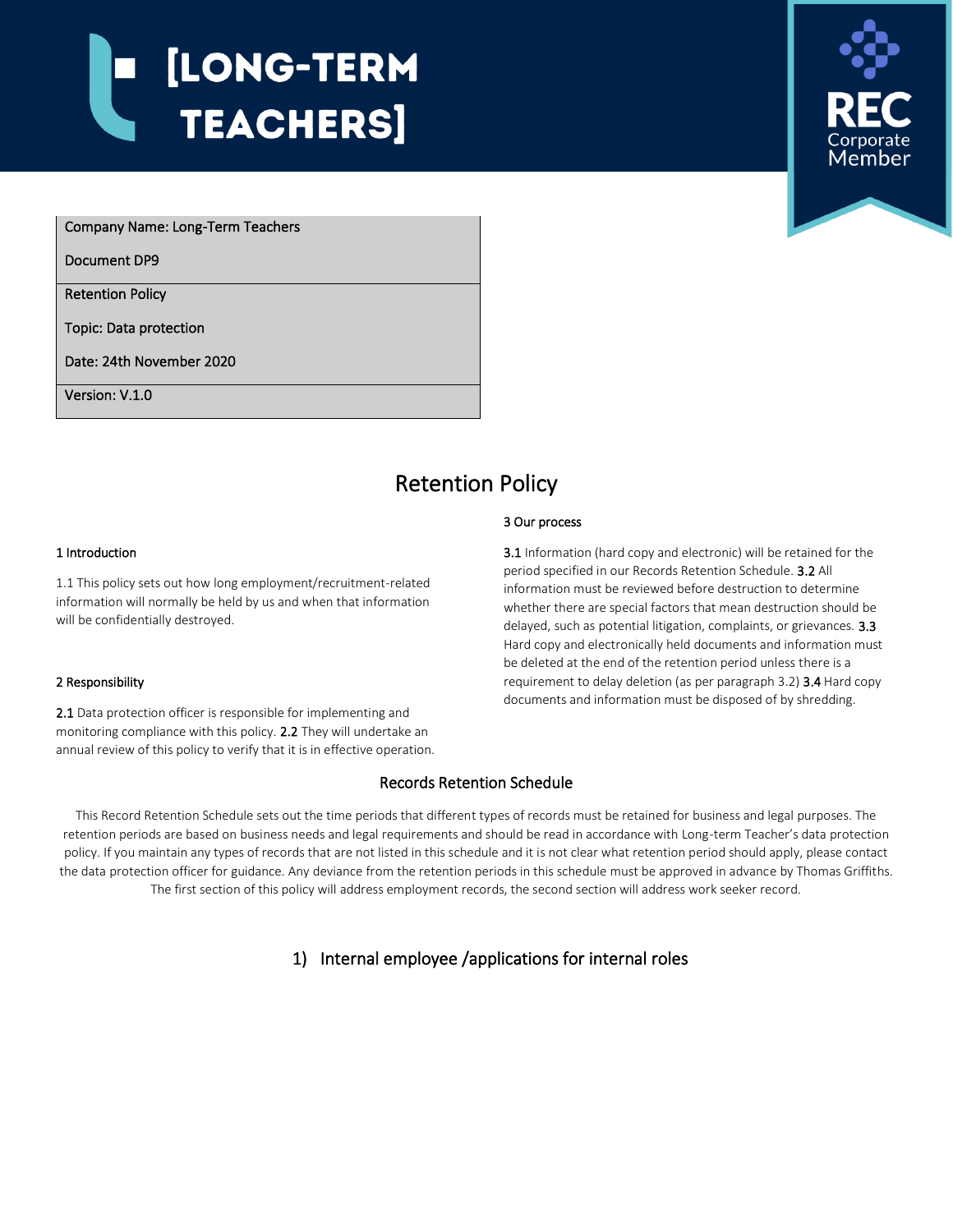| Record                                                                                                                                                                                                   | <b>Retention Period</b>                                                                                                                                                       | <b>Storage Format</b> | Lawful basis and<br>reference                                                                                                                                                                                                                                                                                                  |
|----------------------------------------------------------------------------------------------------------------------------------------------------------------------------------------------------------|-------------------------------------------------------------------------------------------------------------------------------------------------------------------------------|-----------------------|--------------------------------------------------------------------------------------------------------------------------------------------------------------------------------------------------------------------------------------------------------------------------------------------------------------------------------|
| Rejected job applicant records,<br>including:<br>• Contact details • CV/Applications<br>• References • Test results •<br>Interview notes                                                                 | Six months after applicant<br>is notified of rejection. The<br>application forms should<br>give applicants the<br>opportunity to object to<br>their details being<br>retained | Paper or electronic   | Legitimate business<br>interest<br>• To ensure that you do<br>not accept multiple<br>applications from the<br>same rejected candidate •<br>To consider alternative<br>roles for the candidate •<br>To demonstrate fair and<br>nondiscriminatory<br>recruitment process .<br>Kept in line with the<br>Equality Act 2010 (s.123) |
| Application records of successful<br>candidates, including:<br>• CV/Applications • References •<br>Training certificates •<br>Correspondence concerning<br>employment . Test result .<br>Interview notes | Up to the end of six<br>years after<br>employment<br>ceases                                                                                                                   | Paper or electronic   | Legitimate business<br>interest<br>• To protect the business<br>against any legal claims for<br>breach of contract o Kept<br>in line with the Limitation<br>Act 1980 (s.5) • To<br>demonstrate compliance<br>with a fair and non-<br>discriminatory<br>recruitment process                                                     |
| Employment contracts including:<br>•Training records • Written<br>particulars of employment .<br>Changes to terms and conditions                                                                         | Up to the end of six years<br>after employment ceases                                                                                                                         | Paper or electronic   | Legitimate business<br>interest<br>• To protect the business<br>against any legal claims for<br>breach of contract o Kept<br>in line with the Limitation<br>Act 1980 (s.5)                                                                                                                                                     |
| Employee performance and<br>conduct records:<br>• Probationary reviews • Review<br>and appraisal notes •<br>Promotions/demotions                                                                         | Up to seven years after<br>employment cease                                                                                                                                   | Paper or electronic   | Legitimate business<br>interest<br>• To protect the business<br>against any legal claims for<br>breach of contract o Kept<br>in line with the Limitation<br>Act 1980 (s.5)                                                                                                                                                     |
| Other employment records<br>· Redundancy records • Annual<br>leave records . Parental leave<br>records • Sickness records • Return<br>to work meetings                                                   | Up to the end of six years<br>after employment ceases                                                                                                                         | Paper or electronic   | Legitimate business<br>interest<br>• To protect the business<br>against any legal claims for<br>breach of contract o Kept<br>in line with the Limitation<br>Act 1980 (s.5)                                                                                                                                                     |
| Directors' service contracts and any<br>variations                                                                                                                                                       | Up to the end of six years<br>after employment ceases                                                                                                                         | Paper or electronic   | Legitimate business<br>interest                                                                                                                                                                                                                                                                                                |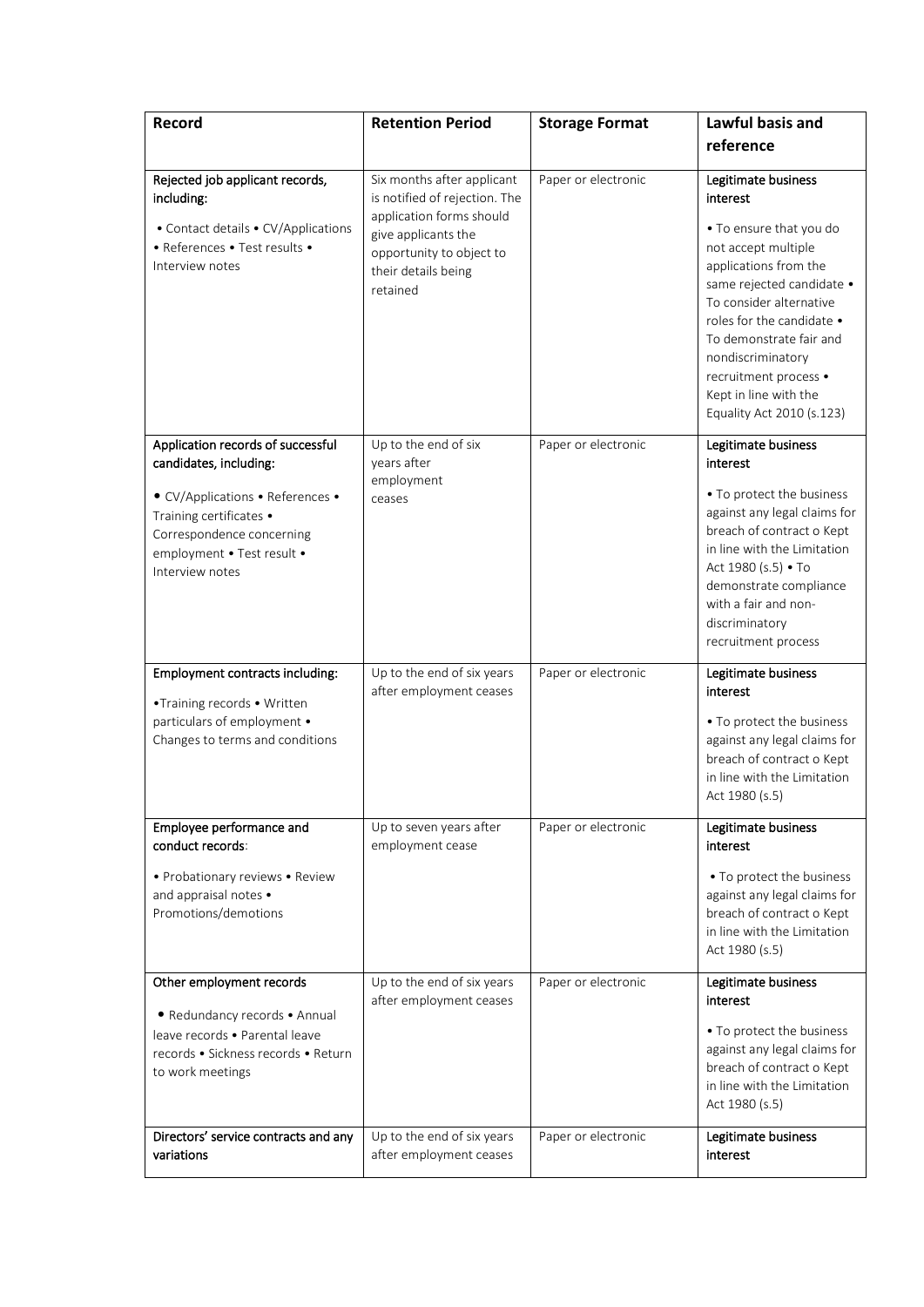|                                                                                                                                                                      |                                                                                                                     |                     | • To protect the business<br>against any legal claims for<br>breach of contract Legal<br>obligation . Retained for<br>one year from the date of<br>termination or expiry .<br>Kept in line with<br>Companies Act 2006<br>(s.228) |
|----------------------------------------------------------------------------------------------------------------------------------------------------------------------|---------------------------------------------------------------------------------------------------------------------|---------------------|----------------------------------------------------------------------------------------------------------------------------------------------------------------------------------------------------------------------------------|
| Copies of identification<br>documents/right to work                                                                                                                  | Kept for two years from<br>date of termination of<br>employment                                                     | Paper or electronic | Legal obligation<br>• Kept in line with the<br>Immigration (Restrictions<br>on Employment) Order<br>(Art 6(1)(b))                                                                                                                |
| Records relating to/demonstrating<br>compliance with Working Time<br>Regulations 1998:<br>• Registration of work and rest<br>periods . Working time opt-out<br>forms | Kept for two years from<br>the date on which the<br>record was made                                                 | Paper or electronic | Legal obligation<br>• Kept in line with the<br>Working Time Regulations<br>1998 (Regulation 9)                                                                                                                                   |
| Criminal records information<br>• Information forms • DBS check<br>forms . DBS certificates                                                                          | Kept for six months<br>(unless safeguarding<br>issues or other similar<br>extenuating circumstances<br>are raised). | Paper or electronic | Legitimate business<br>interest<br>• To demonstrate that<br>safeguarding processes<br>were followed                                                                                                                              |
| Gender pay gap reporting<br>information                                                                                                                              | Kept available for a period<br>of at least three years<br>beginning with the date of<br>publication                 | Paper or electronic | Legal obligation<br>• Kept in line with<br>Equality Act 2010 (Gender<br>Pay Gap Information)<br>Regulations 2017<br>(Regulation 15)                                                                                              |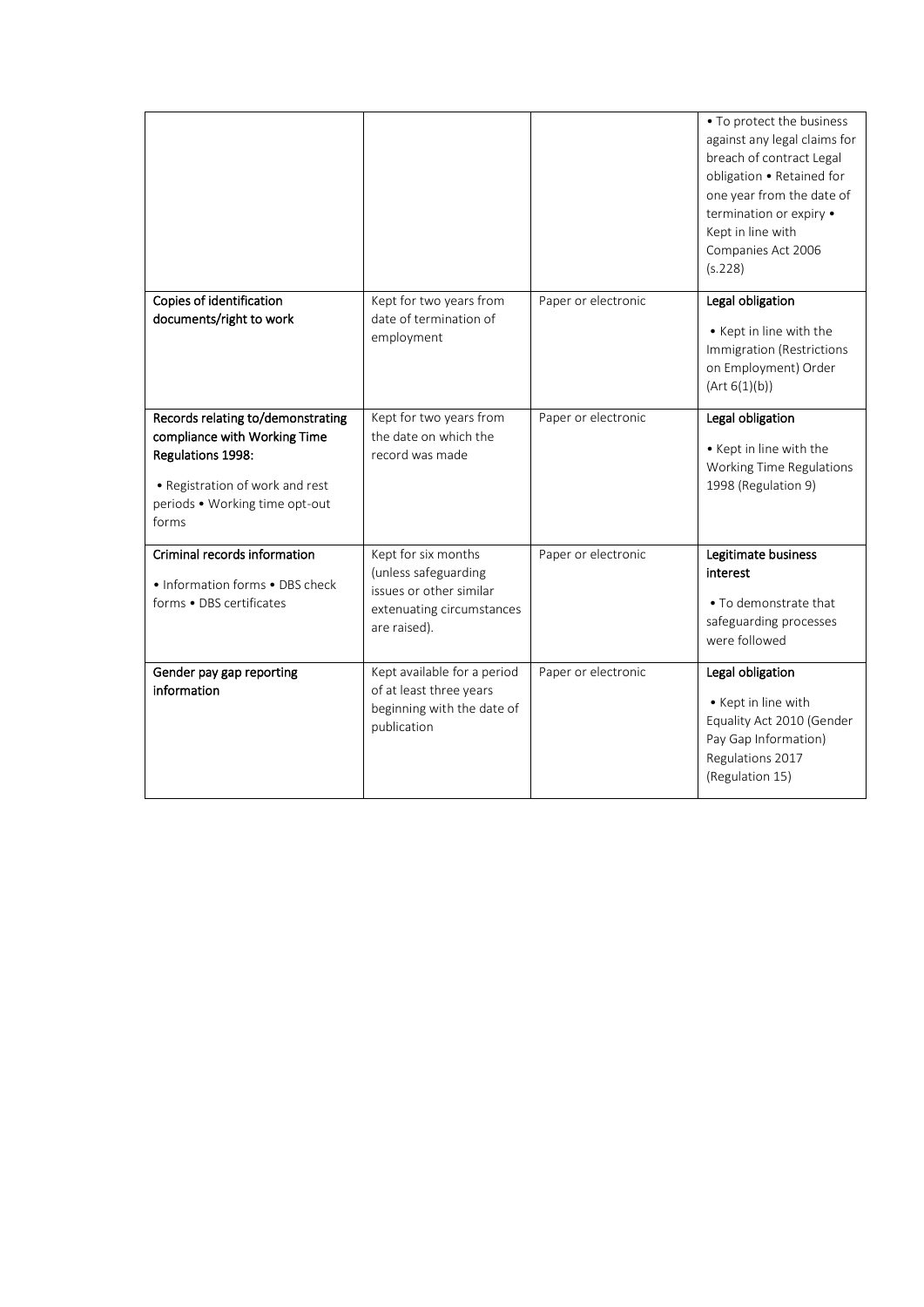## 2) Work-seeker Records

| <b>Record</b>                                                                                                                                                                                                                                                                                                                                                                                                                                                                                                                                                                                   | <b>Retention Period</b>                                                                                                | <b>Storage Format</b> | <b>Lawful basis and</b><br>reference                                                                                                                                                                                                                                                                                                                                                                                                                                                                                                                      |
|-------------------------------------------------------------------------------------------------------------------------------------------------------------------------------------------------------------------------------------------------------------------------------------------------------------------------------------------------------------------------------------------------------------------------------------------------------------------------------------------------------------------------------------------------------------------------------------------------|------------------------------------------------------------------------------------------------------------------------|-----------------------|-----------------------------------------------------------------------------------------------------------------------------------------------------------------------------------------------------------------------------------------------------------------------------------------------------------------------------------------------------------------------------------------------------------------------------------------------------------------------------------------------------------------------------------------------------------|
| Work-seeker records<br>• Name/address and if under<br>22, date of birth . Any terms<br>between recruitment business<br>and the work-seeker and any<br>variations . Details of the work-<br>seeker's training, experience,<br>qualifications and any<br>authorisation to undertake<br>particular work . Names of<br>hirers to whom the work-<br>seeker is introduced or<br>supplied . Details of any<br>resulting engagement and date<br>from which it takes effect •<br>Details of any enquiries made<br>under Regulations 19, 20 and<br>22 about the work-seeker and<br>the position concerned | Kept for one year after you last<br>provided your work finding<br>service                                              | Paper or electronic   | Legal obligation<br>• Kept in line with the Conduct<br>of Employment Agencies and<br><b>Employment Businesses</b><br>Regulations 2003 (Reg 29)<br>Legitimate business interest .<br>To protect the business against<br>any legal claims for breach of<br>contract o Kept in line with the<br>Limitation Act 1980 (s.5) . To<br>keep records to demonstrate<br>that safeguarding processes are<br>adhered to and followed • To<br>contact the candidate for any<br>further work-finding services .<br>To protect your business<br>against any legal claims |
| <b>Records relating</b><br>to/demonstrating compliance<br>with Working Time Regulations<br>1998: • Registration of work<br>and rest periods . Working<br>time opt-out forms                                                                                                                                                                                                                                                                                                                                                                                                                     | Kept for two years from the<br>date on which the record was<br>made                                                    | Paper or electronic   | Legal obligation<br>• Kept in line with the Working<br>Time Regulations 1998 (Reg 9)                                                                                                                                                                                                                                                                                                                                                                                                                                                                      |
| Copies of identification<br>documents/right to<br>work                                                                                                                                                                                                                                                                                                                                                                                                                                                                                                                                          | Kept for two years<br>from date of<br>termination of<br>employment                                                     | Paper or electronic   | Legal obligation • Kept<br>in line with the<br>Immigration<br>(Restrictions on<br>Employment) Order<br>(Art 6(1)(b))                                                                                                                                                                                                                                                                                                                                                                                                                                      |
| Criminal records<br>information •<br>Information forms •<br>DBS check forms .<br><b>DBS</b> certificates                                                                                                                                                                                                                                                                                                                                                                                                                                                                                        | Kept for six months<br>(unless safeguarding<br>issues or other similar<br>extenuating<br>circumstances are<br>raised). | Paper or electronic   | Legitimate business<br>interest • To<br>demonstrate that<br>safeguarding processes<br>were followed                                                                                                                                                                                                                                                                                                                                                                                                                                                       |
| Gender pay gap<br>reporting information                                                                                                                                                                                                                                                                                                                                                                                                                                                                                                                                                         | Kept available for a<br>period of at least three<br>years beginning with<br>the date of publication                    | Paper or electronic   | Legal obligation • Kept<br>in line with Equality<br>Act 2010 (Gender Pay<br>Gap Information)<br>Regulations 2017<br>(Regulation 15)                                                                                                                                                                                                                                                                                                                                                                                                                       |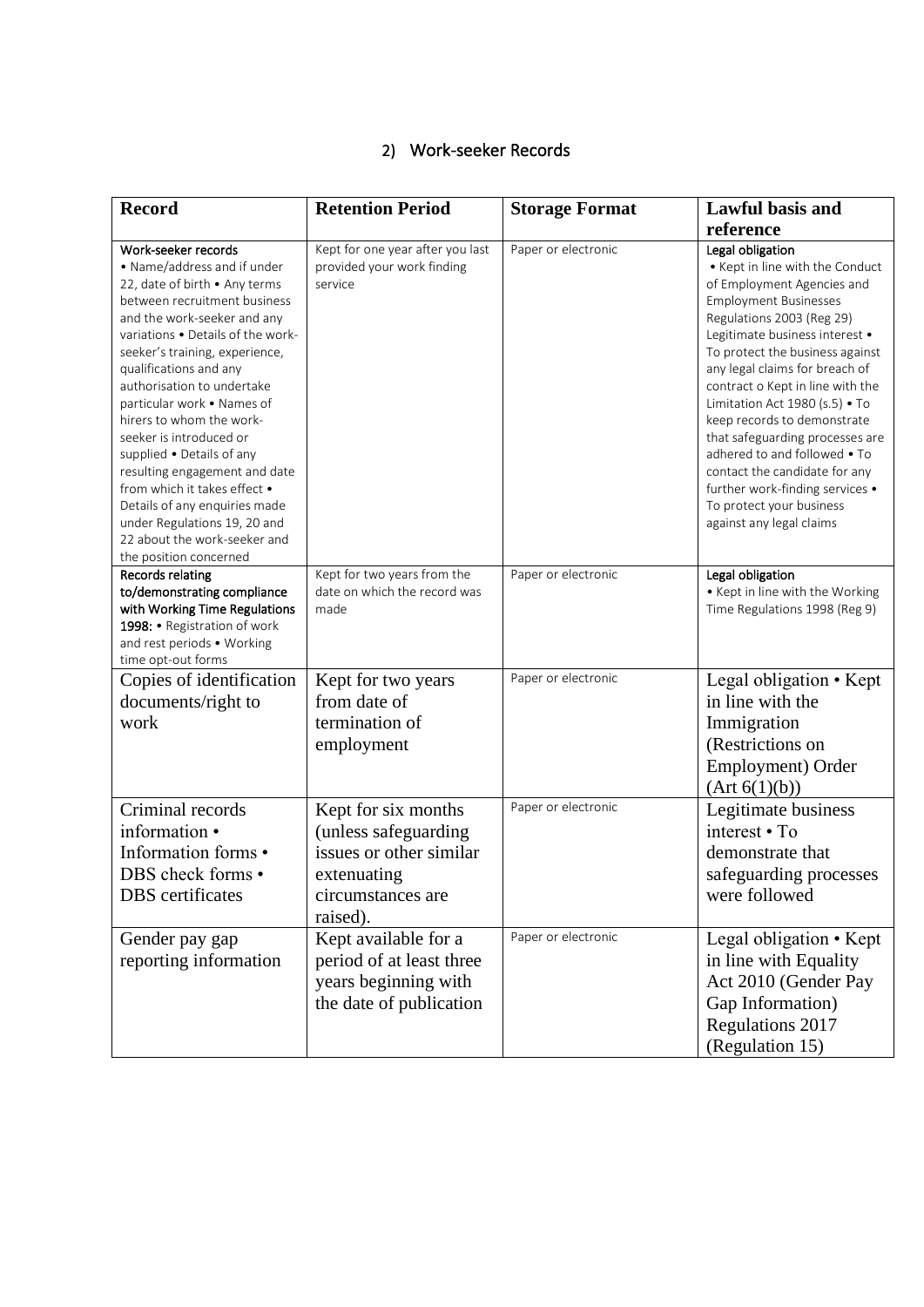### 3) Payroll and Salary Records

| Record                                                                                                                                                  | Retention                                                                                                                                               | <b>Storage</b>                                             | Lawful basis and reference                                                                                                                                                             |
|---------------------------------------------------------------------------------------------------------------------------------------------------------|---------------------------------------------------------------------------------------------------------------------------------------------------------|------------------------------------------------------------|----------------------------------------------------------------------------------------------------------------------------------------------------------------------------------------|
|                                                                                                                                                         | Period                                                                                                                                                  | Format                                                     |                                                                                                                                                                                        |
| Payroll information                                                                                                                                     | Kept for<br>three years<br>after the end<br>of the tax<br>they relate                                                                                   | Paper or<br>electronic<br>year to which                    | Legal obligation<br>Kept in line with Income Tax (Pay As You Earn) Regulation<br>2003 (Regulation 97)                                                                                  |
| Intermediary<br>reporting<br>information                                                                                                                | Kept for<br>three years<br>after the end<br>of the tax<br>they relate                                                                                   | Paper or<br>electronic<br>year to which                    | Legal obligation<br>• Kept in line with Income Tax (Earnings and Pensions Act 2003)<br>(Section 716B) as well as The Income Tax (Pay As You Earn)<br>(Amendment No.2) Regulations 2015 |
| VAT records<br>• Keep records of<br>sales and purchases<br>• Keep a separate<br>summary of VAT<br>called VAT account .<br>Issue correct VAT<br>invoices | Kept for six<br>years                                                                                                                                   | Paper or<br>electronic                                     | Legal obligation<br>· Please see government guidance: https://www.gov.uk/vat-record-<br>keeping                                                                                        |
| Company accounts                                                                                                                                        | Kept for six<br>years from<br>the end of<br>the last<br>company                                                                                         | Paper or<br>electronic<br>financial year<br>they relate to | Legal obligation<br>· Please see government guidance https://www.gov.uk/running-a-<br>limited-company/company-andaccounting-record                                                     |
| CIS records                                                                                                                                             | Kept for at<br>least three<br>years after<br>the end of<br>the tax year<br>that they<br>relate to                                                       | Paper or<br>electronic                                     | Legal obligation<br>• Kept in line with The Income Tax (Construction Industry Scheme)<br>Regulations 2005 (Regulation 51)                                                              |
| National minimum<br>wage records<br>• Records<br>demonstrating<br>compliance with<br>national minimum<br>wage requirements<br>including hours<br>worked | Kept for<br>three years<br>beginning<br>with the day<br>upon which<br>the pay<br>reference<br>period<br>immediately<br>following<br>they relate<br>ends | Paper or<br>electronic<br>that to which                    | Legal obligation<br>. Kept in line with National Minimum Wage Regulations 2015<br>(Regulation 59                                                                                       |